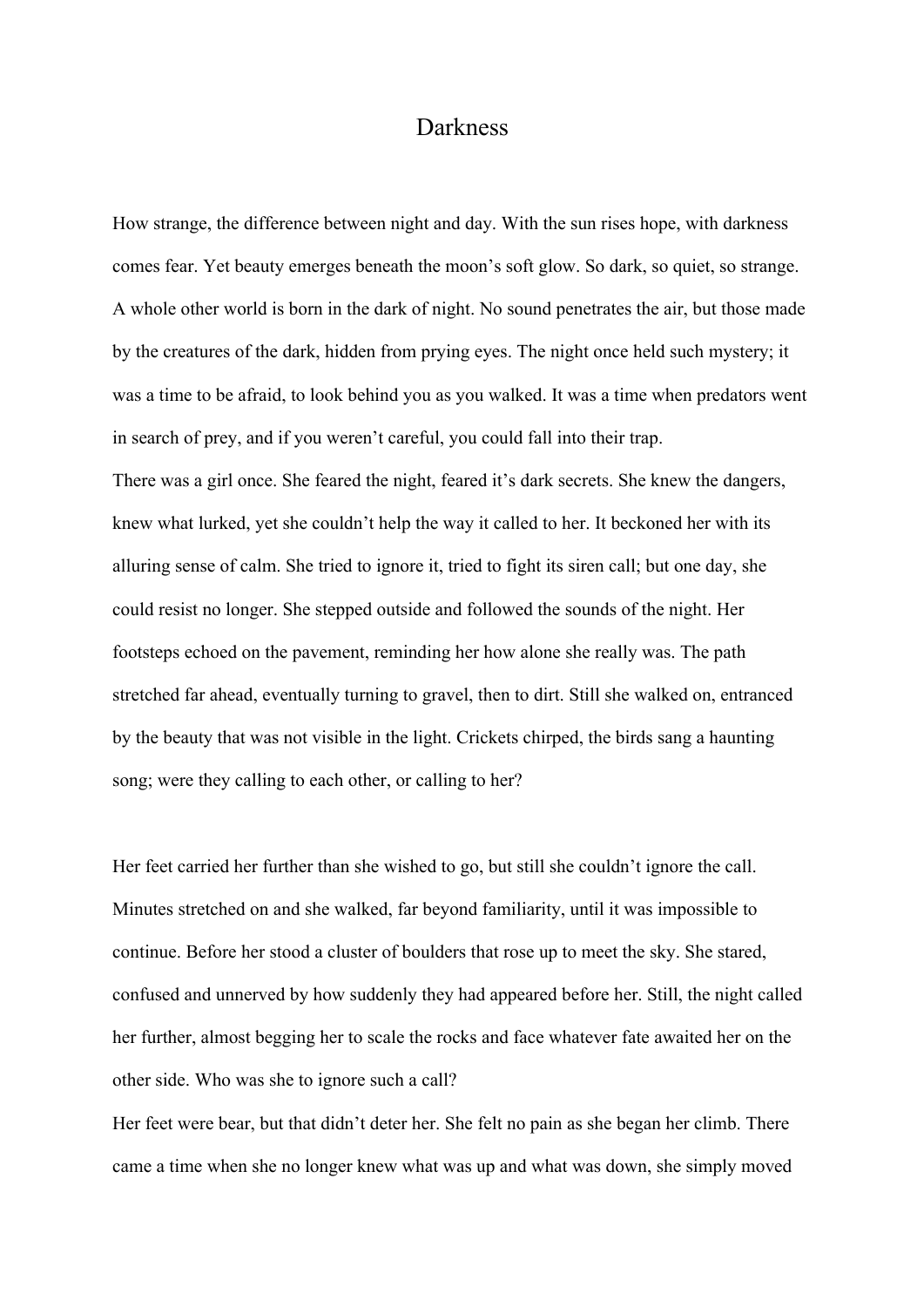her feet among the rocks until at last she could see a glow of light far below. She sat, perched above a silent city, lit by the soft glimmering streetlights. This, she thought, is a place I can love. She sat there until the glow of the lamps began to dance with the light of the rising sun.

She went back many times, always at night, and would stay until the darkness gave way to light. She said it was her special place, where there was no right or wrong, yes or no; there was only her and the lights and the crickets singing their songs. Night is a time of magic she would say, when the impossible becomes possible and everything that seems so hard becomes so simple. She would come home with stories of creatures, like no one had seen before. The animals of the night, so mysterious, so silent and beautiful.

The stories she told spread like fire, crossing the country; twisting and changing, mixing with tales already told. Everyone listened when she told her stories of the hill where she went to escape, where the signs of civilization melted away until there was nothing but trees on the ground and stars in the sky. There wasn't a single person who hadn't heard of the place, yet no one seemed to know where to find it. People searched, night after night, trying to find the tower of boulders, or even just the dirt path where the crickets sang, but it was not a place for them to find. The girl's place was forever hers, untouched by others, and she knew it.

There came a day when the stories stopped, as suddenly as they began, the beautiful tales of the mysterious sanctuary ceased to be. And with them went the girl. No more did she entertain us with stories of the night creatures, nor did we hear of the dancing lights that were only visible from her rocky perch. Search parties were sent out, but we all knew where she was. She was in the place that couldn't be found, where the night revealed its beauty, where the crickets sang their song, and the city slept and glowed. That was the place where she